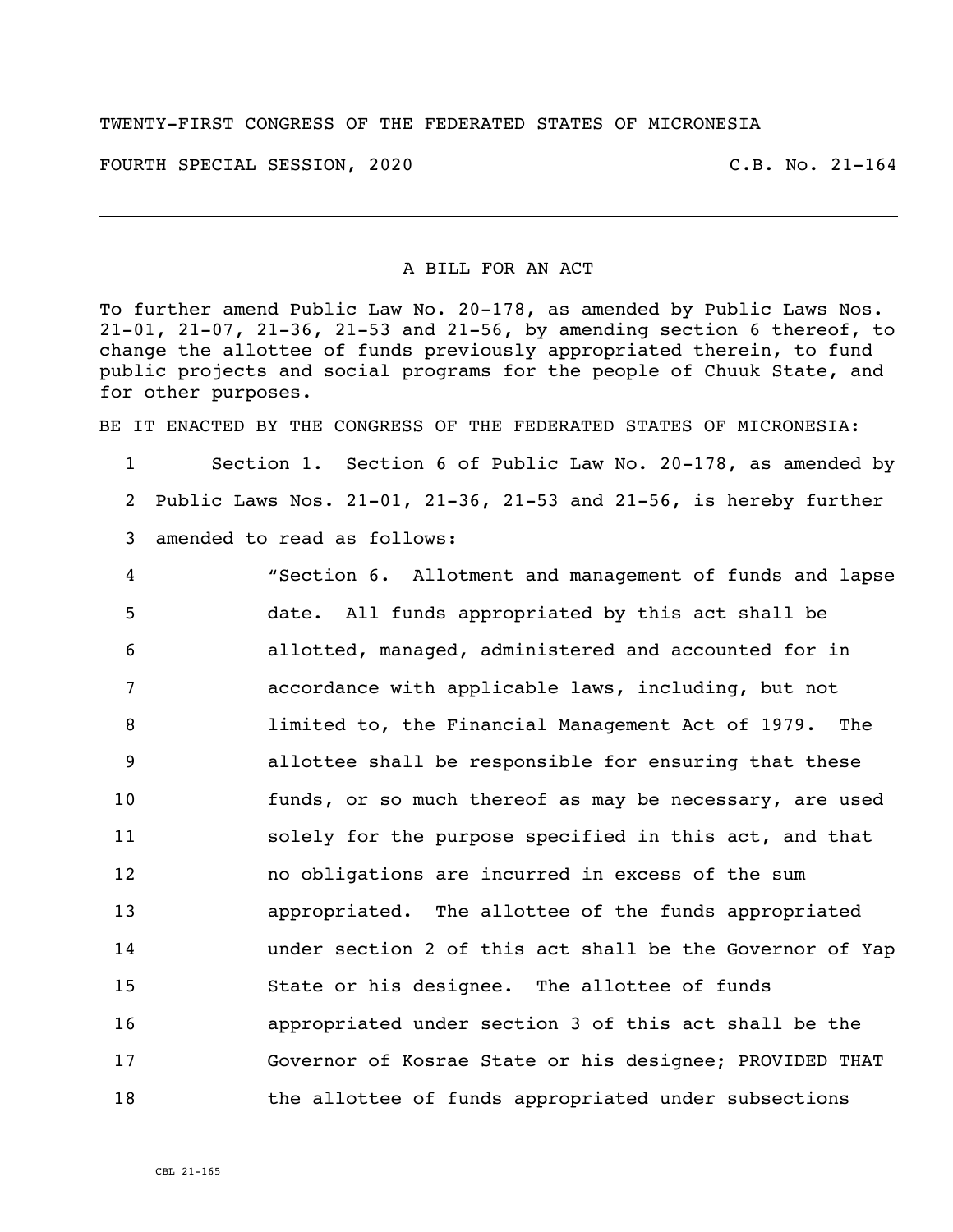3(ad) of this act and 4(2)(q) shall be the President of COM-FSM or his designee; the allottee of funds appropriated under subsections 3(ae) to 3(ak) of this act shall be the Mayor of Lelu Town Government or his designee. The allottee of funds appropriated under subsection 3(al) of this act shall be the Secretary of the FSM Department of Education or his designee. The allottee of funds appropriated under section 4 of this act shall be the President of the Federated States of Micronesia or his designee; PROVIDED THAT the allottee of funds appropriated under section 4(1) and subsection 4(3)(w) of this act shall be the Vice President of the Federated States of Micronesia or his designee; the allottee of funds appropriated under subsections  $4(3)(a)$ ,  $4(3)(b)$  and  $4(3)(c)$  of this act shall be the Secretary of the Department of Health and Social Affairs or her designee; the allottee of funds appropriated 18 under subsections  $4(3)(d)$ ,  $4(3)(y)$  and  $4(3)(z)$  of this act shall be the Secretary of the Department of Education or his designee; the allottee of funds appropriated under subsections 4(4)(f) and 4(3)(p) of 22 this act shall be the Pohnpei Transportation Authority, the funds appropriated under subsection 4(3)(g) of this act shall be the President of the Federated States of Micronesia or his designee, the allottee of funds

of 3